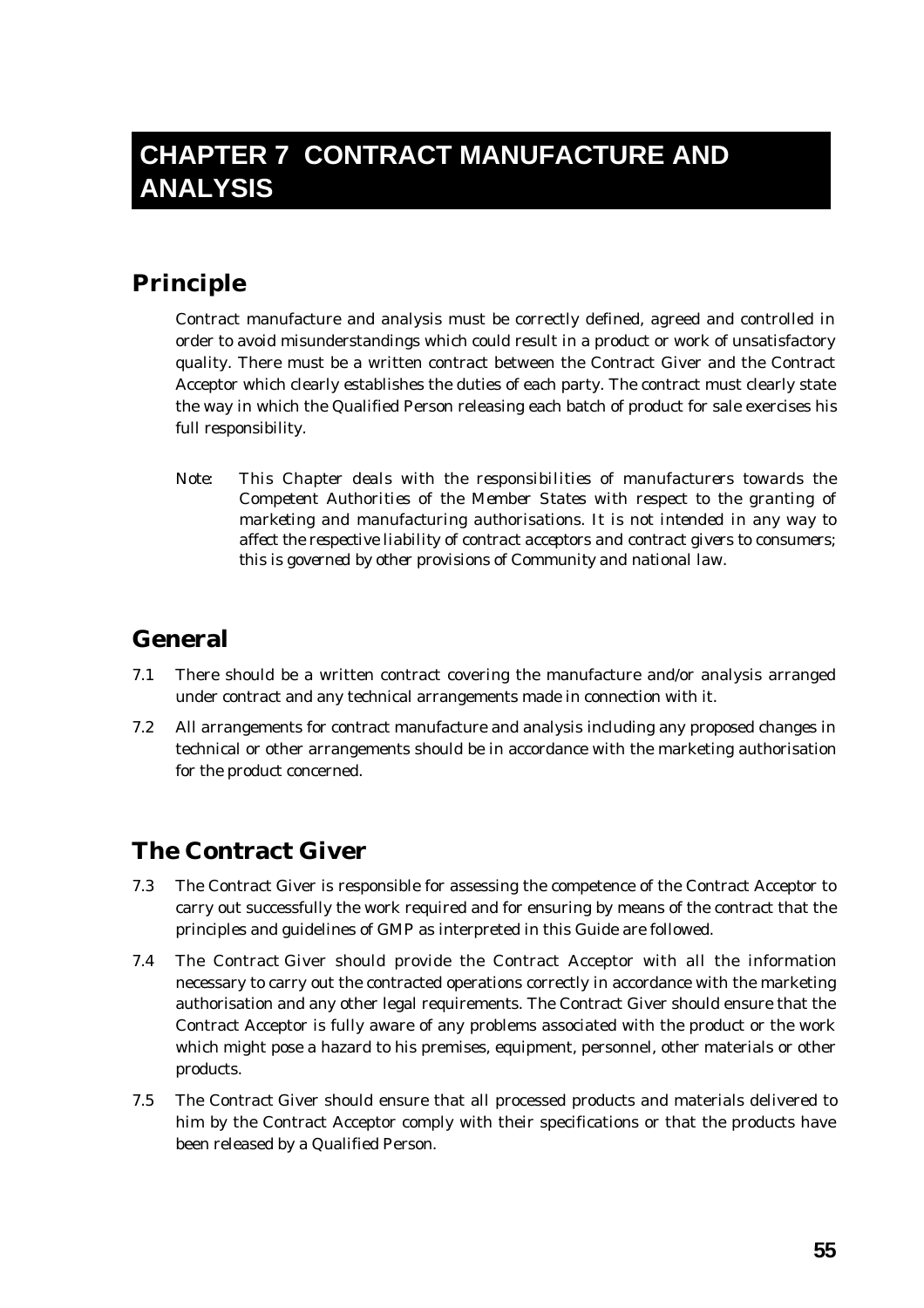#### **The Contract Acceptor**

- 7.6 The Contract Acceptor must have adequate premises and equipment, knowledge and experience, and competent personnel to carry out satisfactorily the work ordered by the Contract Giver. Contract manufacture may be undertaken only by a manufacturer who is the holder of a manufacturing authorisation.
- 7.7 The Contract Acceptor should ensure that all products or materials delivered to him are suitable for their intended purpose.
- 7.8 The Contract Acceptor should not pass to a third party any of the work entrusted to him under the contract without the Contract Giver's prior evaluation and approval of the arrangements. Arrangements made between the Contract Acceptor and any third party should ensure that the manufacturing and analytical information is made available in the same way as between the original Contract Giver and Contract Acceptor.
- 7.9 The Contract Acceptor should refrain from any activity which may adversely affect the quality of the product manufactured and/or analysed for the Contract Giver.

#### **The Contract**

- 7.10 A contract should be drawn up between the Contract Giver and the Contract Acceptor which specifies their respective responsibilities relating to the manufacture and control of the product. Technical aspects of the contract should be drawn up by competent persons suitably knowledgeable in pharmaceutical technology, analysis and Good Manufacturing Practice. All arrangements for manufacture and analysis must be in accordance with the marketing authorisation and agreed by both parties.
- 7.11 The contract should specify the way in which the Qualified Person releasing the batch for sale ensures that each batch has been manufactured and checked for compliance with the requirements of Marketing Authorisation.
- 7.12 The contract should describe clearly who is responsible for purchasing materials, testing and releasing materials, undertaking production and quality controls, including in-process controls, and who has responsibility for sampling and analysis. In the case of contract analysis, the contract should state whether or not the Contract Acceptor should take samples at the premises of the manufacturer.
- 7.13 Manufacturing, analytical and distribution records, and reference samples should be kept by, or be available to, the Contract Giver. Any records relevant to assessing the quality of a product in the event of complaints or a suspected defect must be accessible and specified in the defect/recall procedures of the Contract Giver.
- 7.14 The contract should permit the Contract Giver to visit the facilities of the Contract Acceptor.
- 7.15 In the case of contract analysis, the Contract Acceptor should understand that he is subject to Inspection by the competent Authorities.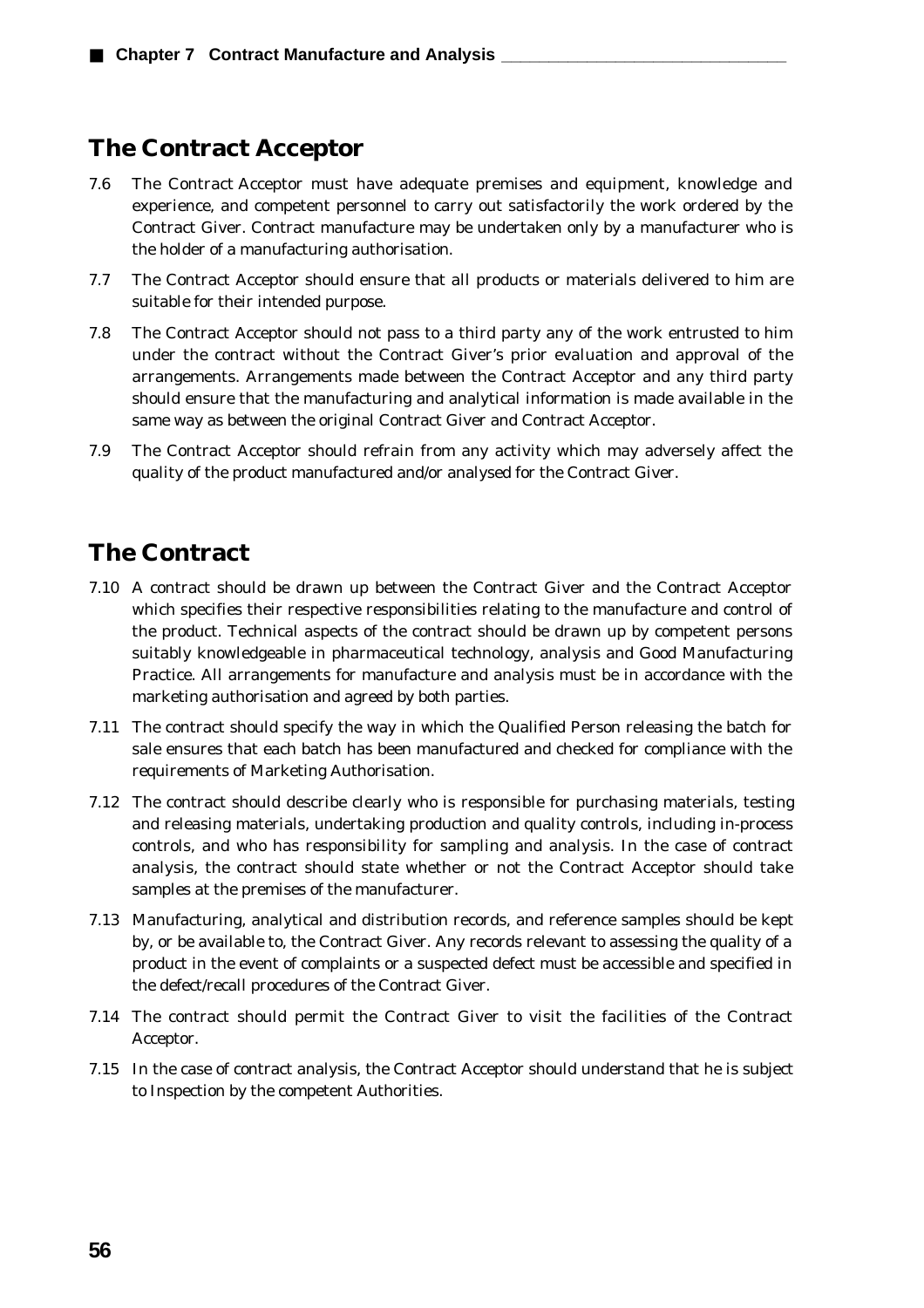# **Principle**

All complaints and other information concerning potentially defective products must be reviewed carefully according to written procedures. In order to provide for all contingencies, and in accordance with Article 28 of Directive 75/319/EEC, a system should be designed to recall, if necessary, promptly and effectively products known or suspected to be defective from the market.

# **Complaints**

- 8.1 A person should be designated responsible for handling the complaints and deciding the measures to be taken together with sufficient supporting staff to assist him. If this person is not the Qualified Person, the latter should be made aware of any complaint, investigation or recall.
- 8.2 There should be written procedures describing the action to be taken, including the need to consider a recall, in the case of a complaint concerning a possible product defect.
- 8.3 Any complaint concerning a product defect should be recorded with all the original details and thoroughly investigated. The person responsible for Quality Control should normally be involved in the study of such problems.
- 8.4 If a product defect is discovered or suspected in a batch, consideration should be given to checking other batches in order to determine whether they are also affected. In particular, other batches which may contain reworks of the defective batch should be investigated.
- 8.5 All the decisions and measures taken as a result of a complaint should be recorded and referenced to the corresponding batch records.
- 8.6 Complaints records should be reviewed regularly for any indication of specific or recurring problems requiring attention and possibly the recall of marketed products.
- 8.7 The Competent Authorities should be informed if a manufacturer is considering action following possibly faulty manufacture, product deterioration, or any other serious quality problems with a product.

# **Recalls**

- 8.8 A person should be designated as responsible for execution and co-ordination of recalls and should be supported by sufficient staff to handle all the aspects of the recalls with the appropriate degree of urgency. This responsible person should normally be independent of the sales and marketing organisation. If this person is not the Qualified Person, the latter should be made aware of any recall operation.
- 8.9 There should be established written procedures, regularly checked and updated when necessary, in order to organise any recall activity.